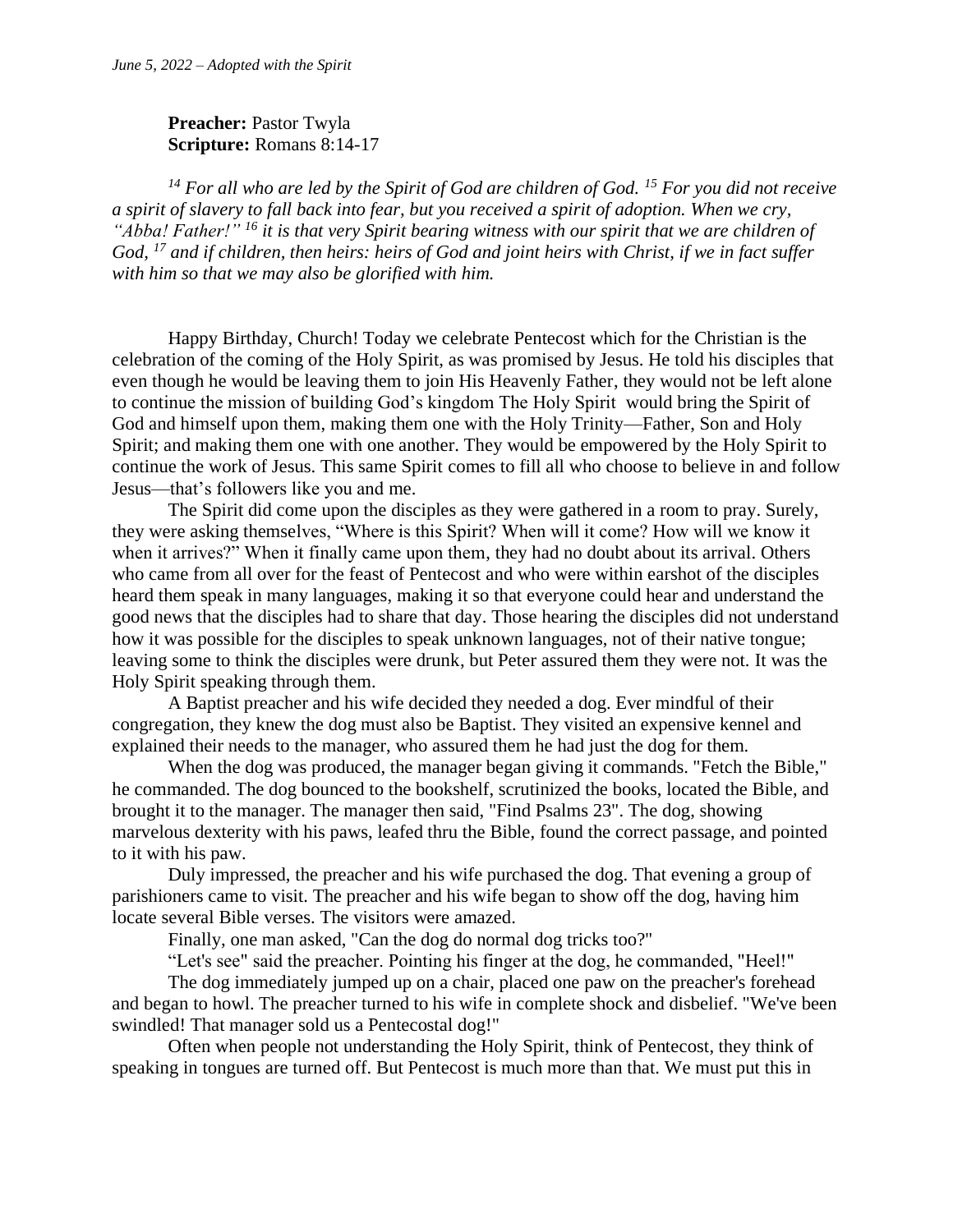proper perspective. Those who see Pentecost's main significance as miraculous powers are missing the new thing that was being done, the indwelling of the Holy Spirit.

It is like someone who receives a beautifully wrapped birthday gift. After carefully removing the velvet ribbon and the expensive paper, the lovely box is opened to reveal the keys to a fancy new Mercedes automobile! But then this confused person tosses aside the keys with a "That's nice." then turns and goes back to the wrapping in which they came. "Wow! What a beautiful box! What wonderful ribbon! What gorgeous wrapping! I love it! I'm going to keep this ribbon and box and paper forever!" We must be careful not to confuse the Pentecostal gift with the wrappings in which it came.

When we turn to Paul's letter to the Romans, Paul addresses the work of the Holy Spirit as it comes upon and fills the believer. The sign that one is filled with the Holy Spirit is not necessarily whether they receive the gift of speaking in tongues, although that could happen.

For Paul, the emphasis is on the relationship between God and God's people—that God's Spirit is intimately involved with ours. The Spirit makes us one with God and works through our spirits to share the Good News of Jesus Christ through our words and actions.

Paul uses the metaphor of adoption to describe this relationship with God that the Spirit creates for us. He speaks of the Christian being adopted into the family of God. When we understand how serious and complicated the adoption process was for the Romans to whom he was speaking, we can better understand the depth of his message.

What made adoption so difficult was the tradition—the cultural belief that the father of a household had absolute power over the family. The father had absolute control. A Roman son never came of age, no matter how old he was, he was still under his father's absolute possession and control. This is why adoption was very difficult to accomplish. In adoption a person had to pass from one father's possession and control to another.

There were two required steps to make this happen. It was a complicated process, which I hope I can accurately summarize with William Barclay's help. "The first step was known as the *mancipatio*, and was carried out by a symbolic sale, in which copper and scales were symbolically used. Three times the symbolism of the sale was carried out. Twice the Father symbolically sold his son, and twice he bought him back; but the third time he did not buy him back and thus the father's control was understood to be broken.

There followed then a ceremony called *vindicatio*. The adopting father went to one of the Roman magistrates and presented a legal case for the transference of the person to be adopted into his fatherly control. When all of this was competed, the adoption was complete. These were serious and impressive steps that had to be taken for the adoption process.

For Paul, the consequences of the adoption were of great significance. There were four main consequences associated with adoption. 1) The adopted person lost all rights in his old family and gained all the rights of a legitimate son in his new family. In the most binding legal way, he got a new father.

Secondly, the adopted child became an heir to his new father's estate. Even if other sons were born following his adoption, it did not affect his rights; he simply became a co-heir to his new father's estate.

Thirdly, according to the law, the old life of the adopted person was totally wiped out, including even their debts. Everything was completely wiped out! He was regarded as a new person entering into a brand-new life with which the past had no connection to him.

And finally, in his new life, in the eyes of the law, he was absolutely the son of his new father.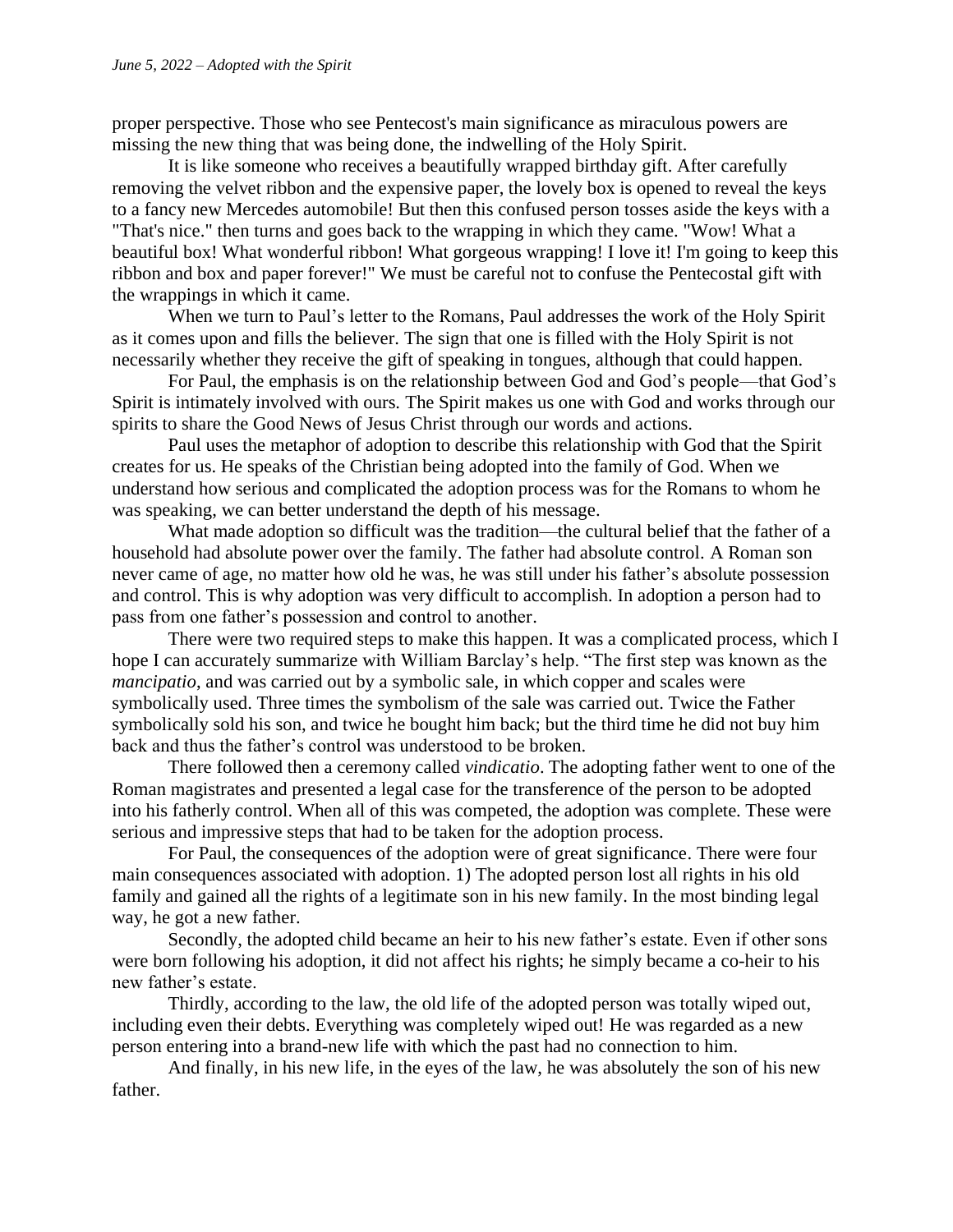This is what Paul had in mind when he used the metaphor of adoption. There was one other image Paul used from the Roman adoption process. Paul said that the Spirit bears witness with our spirit that we really are children of God. You see, the Roman adoption process was carried out before seven witnesses; that way if any family disputes arose after the father of the household died such, as disputes over the rights of inheritance, one or more of the witnesses could step in to settle the dispute. The sworn witness would verify the legitimacy of the adoption and the rights of the adopted child to his inheritance.

All of this is to say that a huge price was paid, that being the sacrifice of our Savior for our adoption into the family of God, and the Holy Spirit is the witness to our adoption into God's family. Where sin once possessed us, all of our debts have been forgiven; we are free from our past and now we are made new and given a totally new life with God as our Father and Jesus Christ as our brother.

As God's adopted children we are free to know him in the most intimate sense. Paul tells us that we know him as "Abba." The Aramaic word "abba" means "father," but it's really more intimate than that. A better translation is "daddy." So, when we call God "abba," we are claiming the kind of close and loving relationship that many children often have or long to have with their daddy or mommy. A relationship where they are accepted and loved, even when they fail or disappoint.

David Slagle from Lawrenceville, Georgia writes, "My twenty-one-month-old, who had just learned to say, 'Daddy,' had been struggling with asthma and an ear infection for two weeks. He coughed and sneezed continually, and his nose ran like a faucet. Each night when I came home, he ran to meet me at the door, smiling, coughing, nose running, yelling, 'Daddy! Daddy!'

I was not repulsed by his runny nose or close-range sneezes in the least (he 'slimed' every shirt I own!). I love him deeply and enjoy his love for me.

It does remind me, though, that when I am sick with sin, God loves me, deeply and desires that I run to him as a child, crying, 'Abba, Father'". When we call upon Abba, God does not reject us even when we have been less than perfect because his deep, deep desire is to have us close to him.

As adopted children, we are "heirs of God and joint heirs with Christ" (v. 17). As heirs, we can expect to receive the grace and love and guidance of God—gifts that are given to us not because we earn them, but because we inherit them. As members of God's family, we are given the right and the privilege to walk hand in hand with God and follow his ways, revealing to the world the presence of God through our words and actions. This happens because as God's adopted children we also are privileged to inherit the Holy Spirit, who leads us.

But adopted children have responsibilities as well as rights and privileges. We may be heirs of God and joint heirs with our brother Jesus Christ, but along with this, Paul tells us, "We suffer with him so that we may also be glorified with him." That means there's a certain amount of pain that comes from walking in the Spirit, because the path we walk is the way of the cross. It is other-centered, which means we have the desires of others at the heart of our decision-making; we are other-serving, rather than self-serving; we are reconciling, meaning we are focused on the healing of broken relationships; and we are interdependent. That's living in harmony with the people around us.

Such a path isn't easy to walk, but it is a walk that is grounded in hope. If we read on in chapter 8, we hear Paul say in verses 20-25 that: "In hope ... we wait ... in hope we were saved. Now hope that is seen is not hope. For who hopes for what is seen. But if we hope for what we do not see, we wait for it with patience."